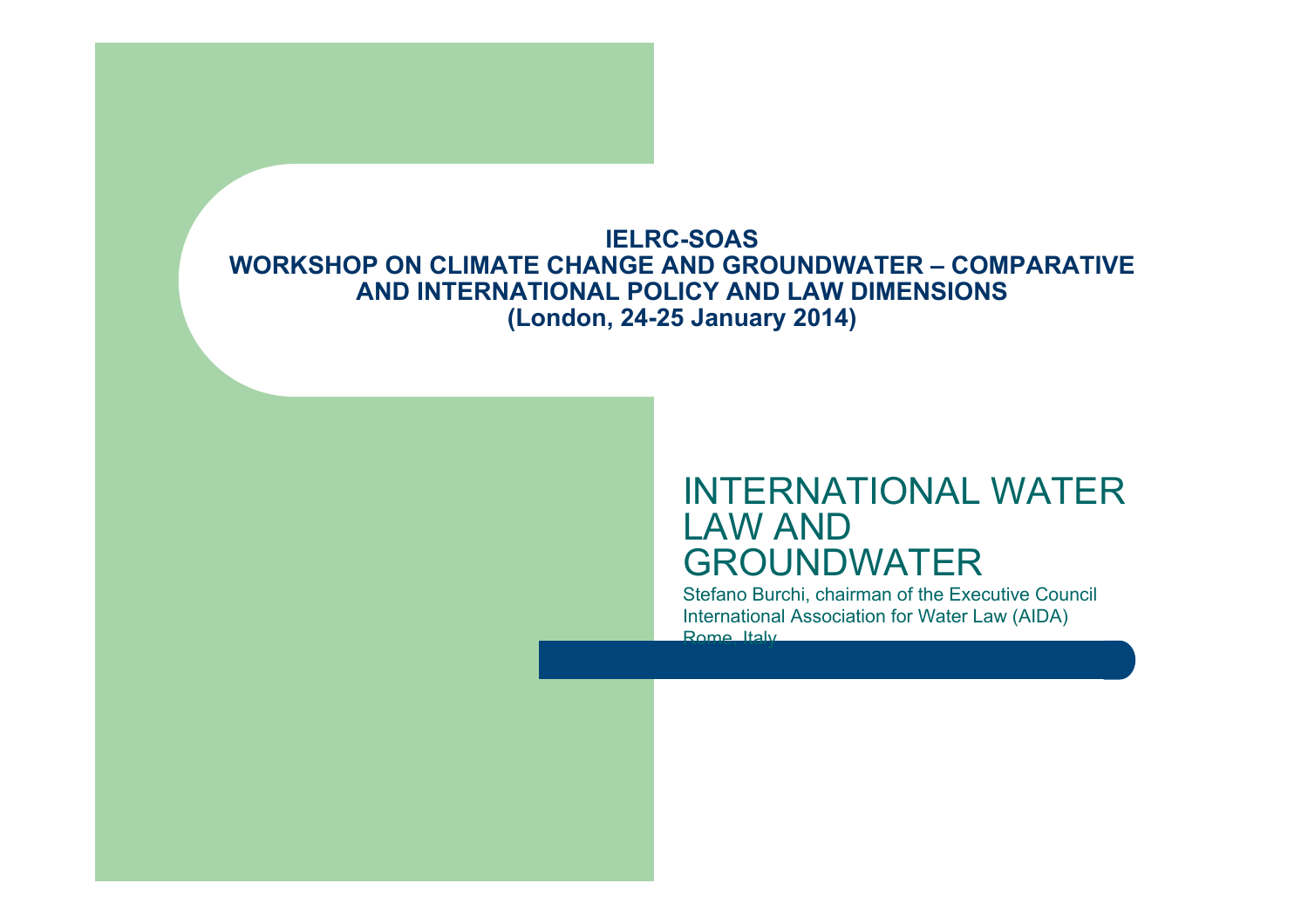# **KEY ISSUES & CHALLENGES**

in international/shared water resources development and management:

- reconciling the competing interests of states
- preventing inter-State conflict and defusing the potential for it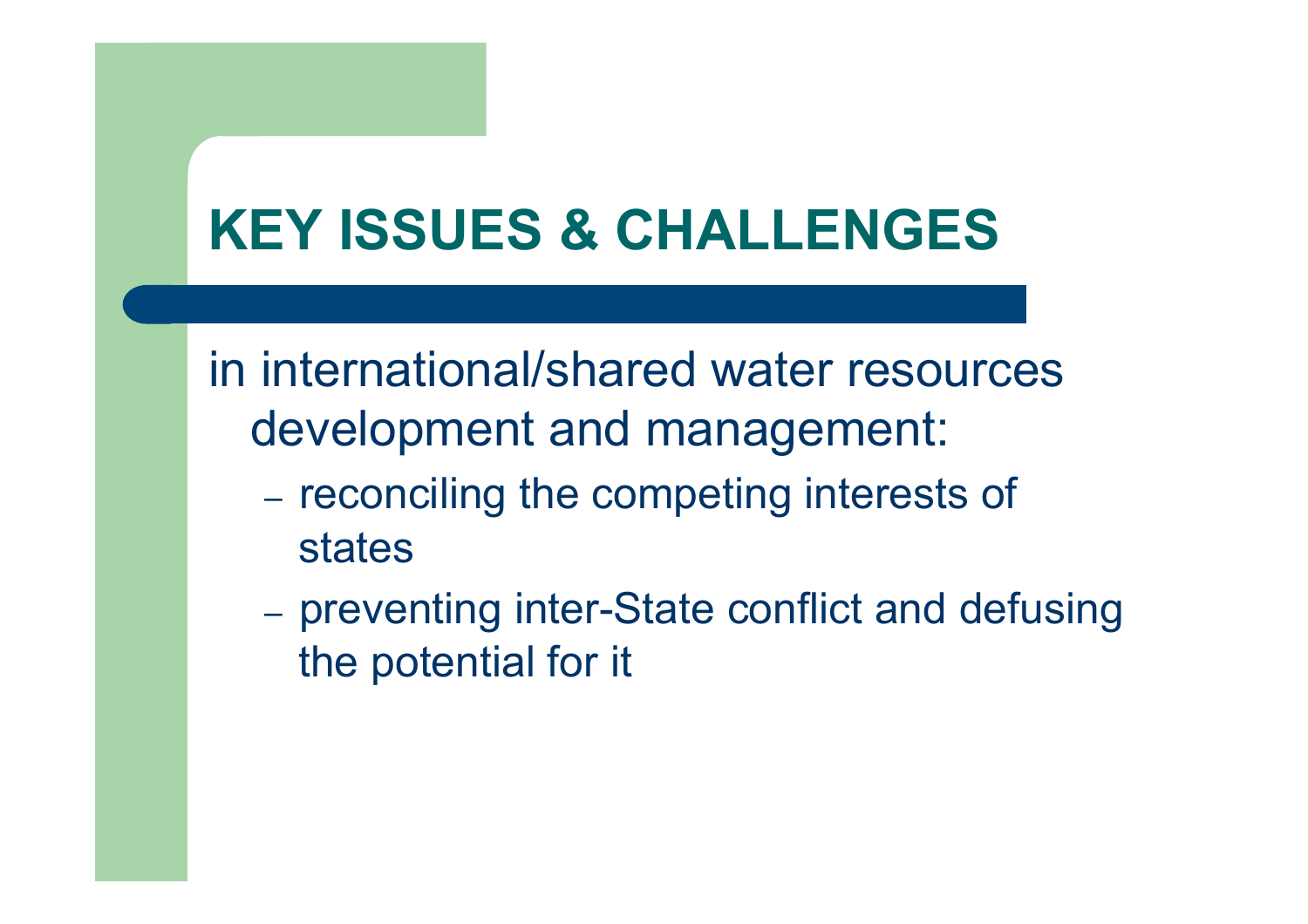## **THE LAW RESPONDS WITH**

- abstract and general standards and norms of interstate behaviour (customary law) restated in global **conventions** and in the **statements** of authoritative NGOs and IGOs
- more precise standards and norms of interstate behaviour, laid down in river- or lake- or aquifer-specific **treaties** and **agreements** and in regional agreements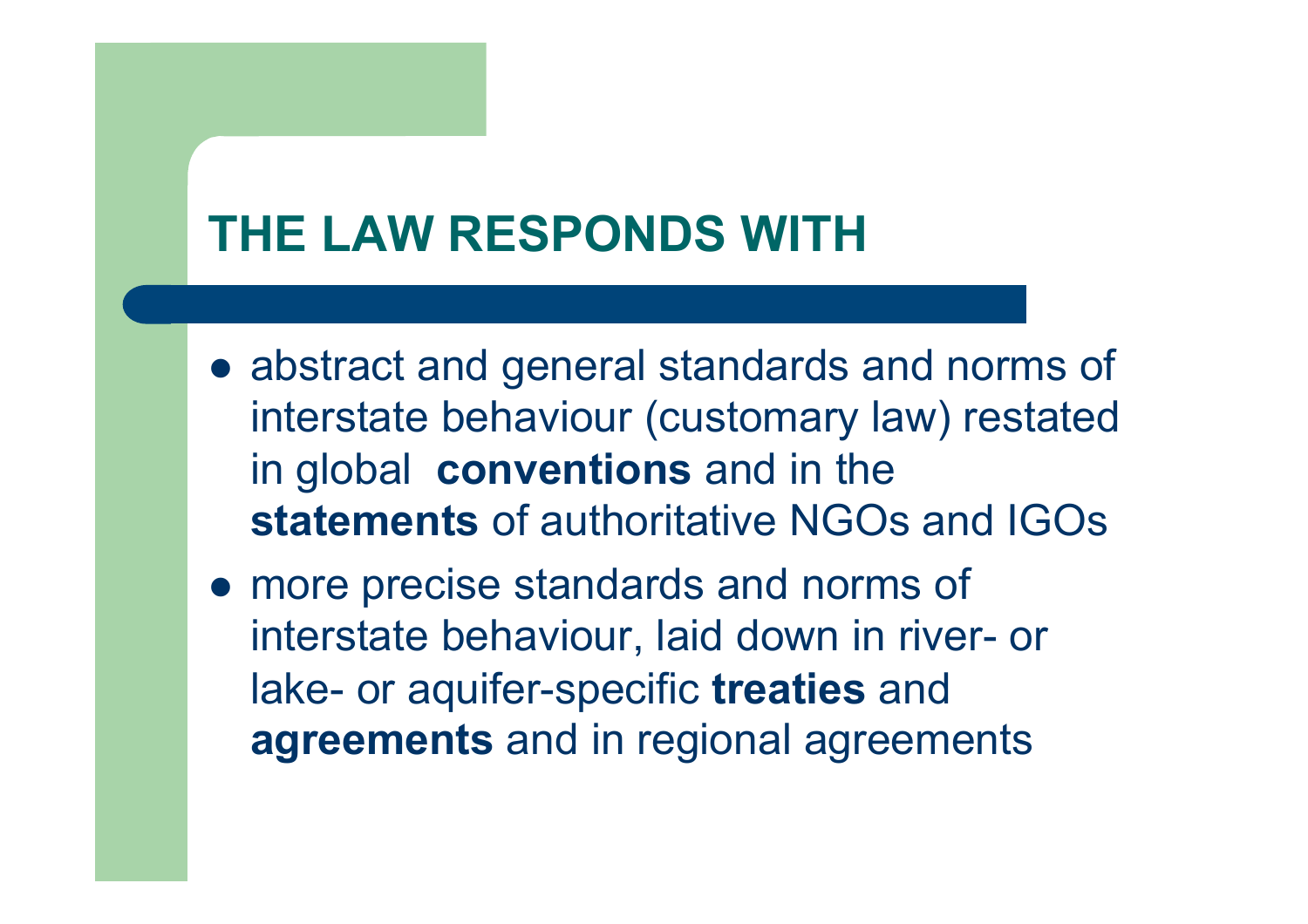## **RELEVANT GLOBAL CONVENTIONS AND OTHER GLOBAL INSTRUMENTS**

- The United Nations General Assembly Convention on the Law of the Non-navigational Uses of International Watercourses (1997) – not binding yet
- **The United Nations General Assembly Resolution** 63/124 carrying "The Law of Transboundary Aquifers (2008) – not binding
- the International Law Association (ILA) -
	- Helsinki and subsequent complementary rules on international waters (1966-1999) (not binding) and
	- Berlin rules on water resources (2004) (not binding)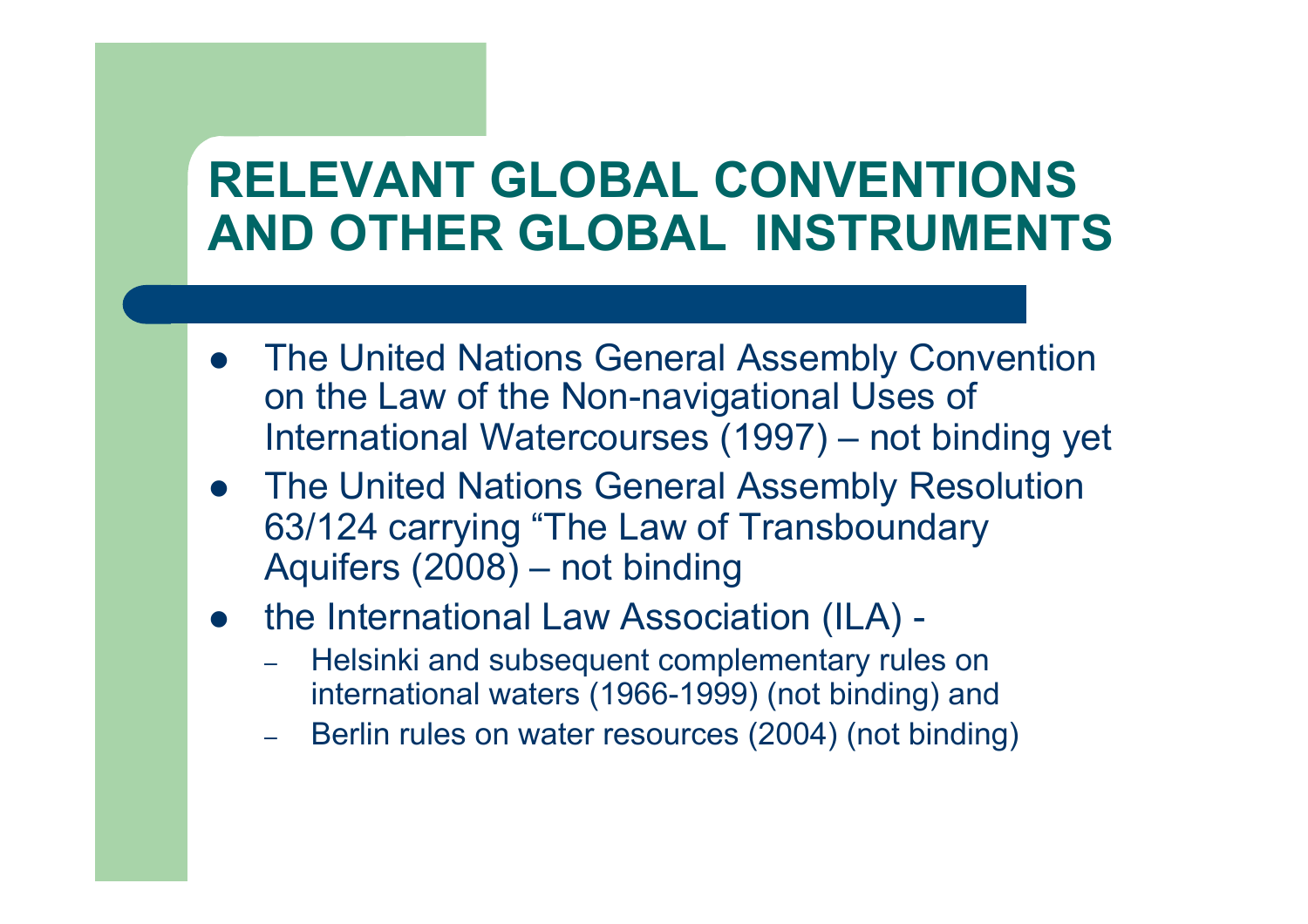### **GENERAL STANDARDS AND NORMS OF INTERSTATE BEHAVIOUR (CUSTOMARY INTERNATIONAL WATER LAW) RELEVANT TO GW**

- Each State has the right to utilize an international watercourse/aquifer in an equitable and reasonable manner
- $\bullet$  Each State has the duty to take all appropriate measures to prevent the causing of significant harm to other watercourse/aquifer states
- Each State has a duty to exchange data & information, to give prior notification of planned measures and to consult and negotiate on them in good faith (= duty of cooperation)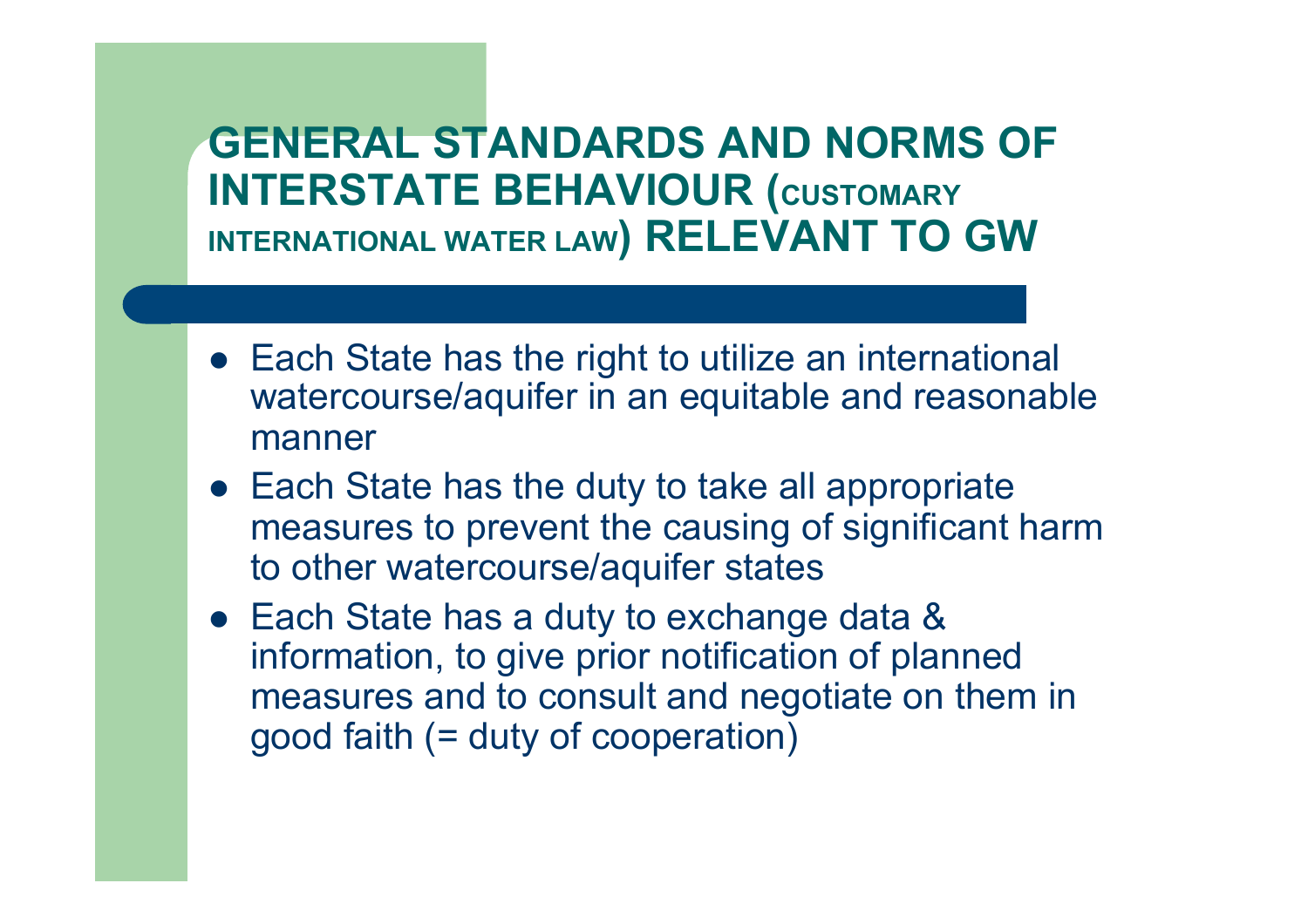## **IN PARTICULAR: INTERNATIONAL GROUNDWATER LAW**

International groundwater law not well developed until now – this is due to

- complex nature of aquifers
- intense perception of State sovereignty over overlying territory
- **•** invisibility of the resource.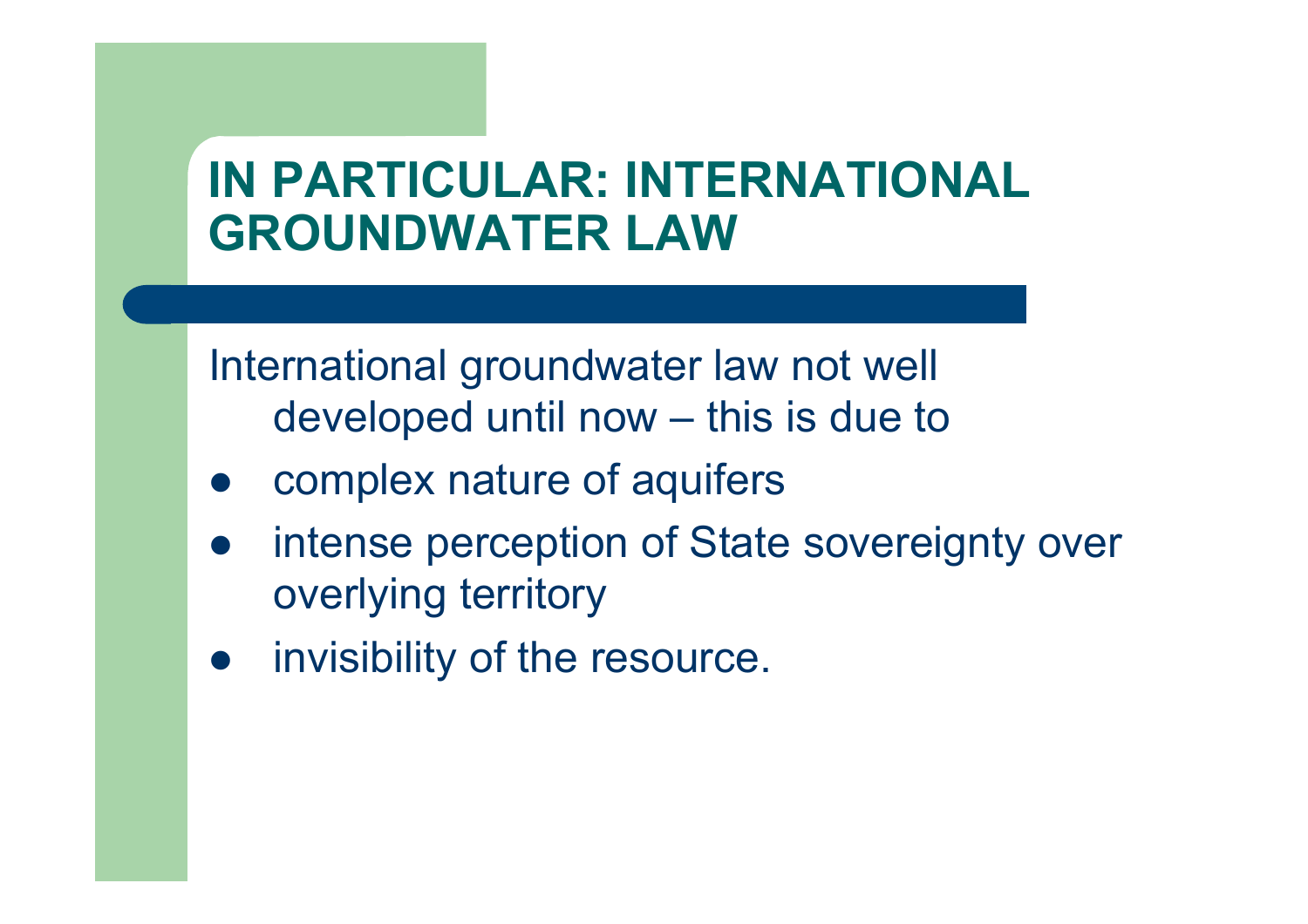## **GROUNDWATER IN GLOBAL INSTRUMENTS (CUSTOMARY LAW)**

ILA Helsinki Rules (1966): drainage basin concept includes *surface and underground waters, flowing into a common terminus*.

- ILA Seoul Rules (1986) made the Helsinki Rules applicable to *all groundwaters* and extends consultation and information exchange obligations instrumental to GW protection to
- "hydraulic structure of aquifers" and to
- recharge areas of aquifers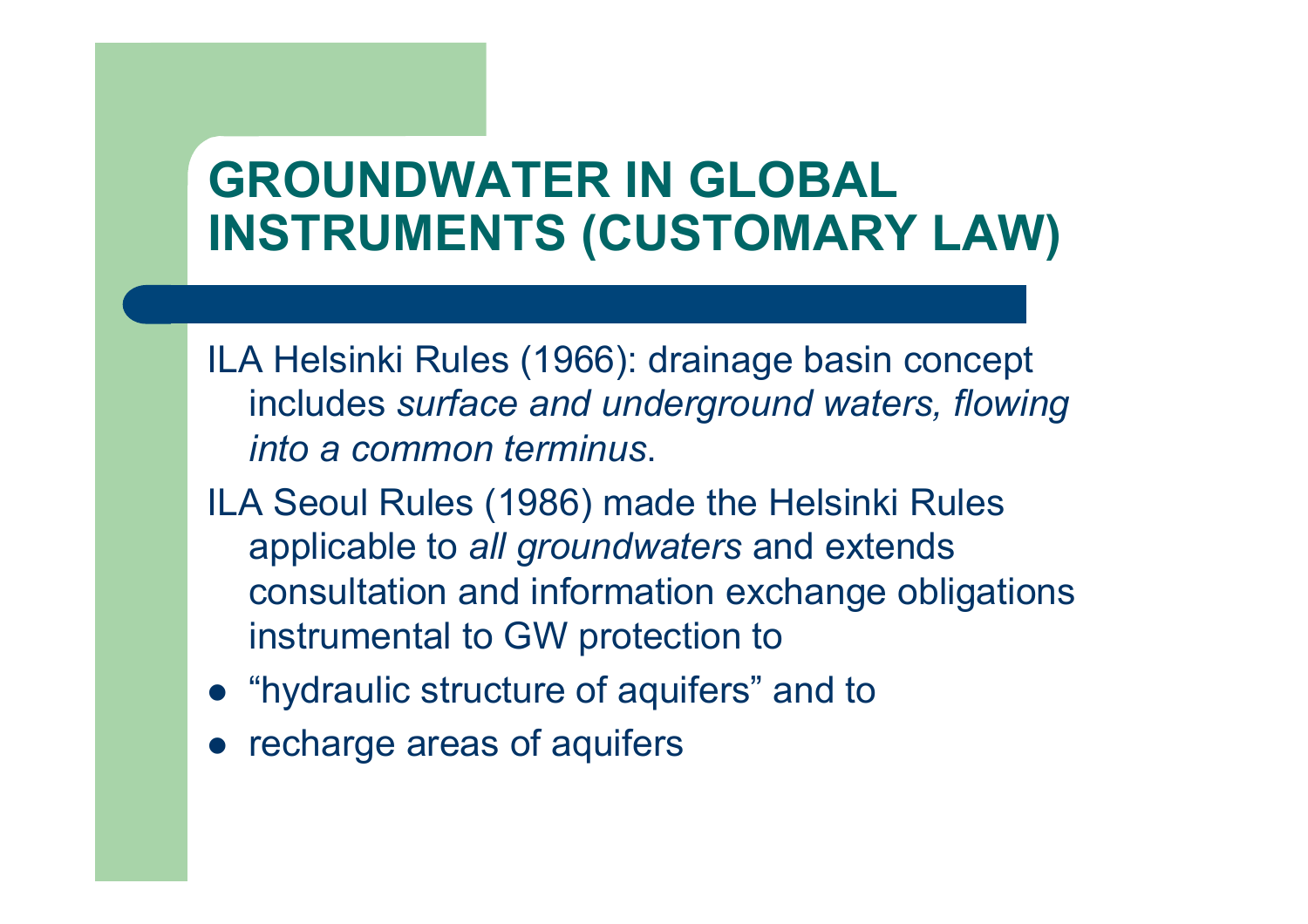## **GROUNDWATER IN GLOBAL INSTRUMENTS (CUSTOMARY LAW)**

UN Watercourses Convention (1997) – only applies to groundwater that is part of " *a system of surface waters and groundwaters constituting by virtue of their physical relationship a unitary whole and normally flowing into a common terminus*"

It does not apply to groundwater which is not linked to a body of surface water – i.e., aquifers receiving no or negligible recharge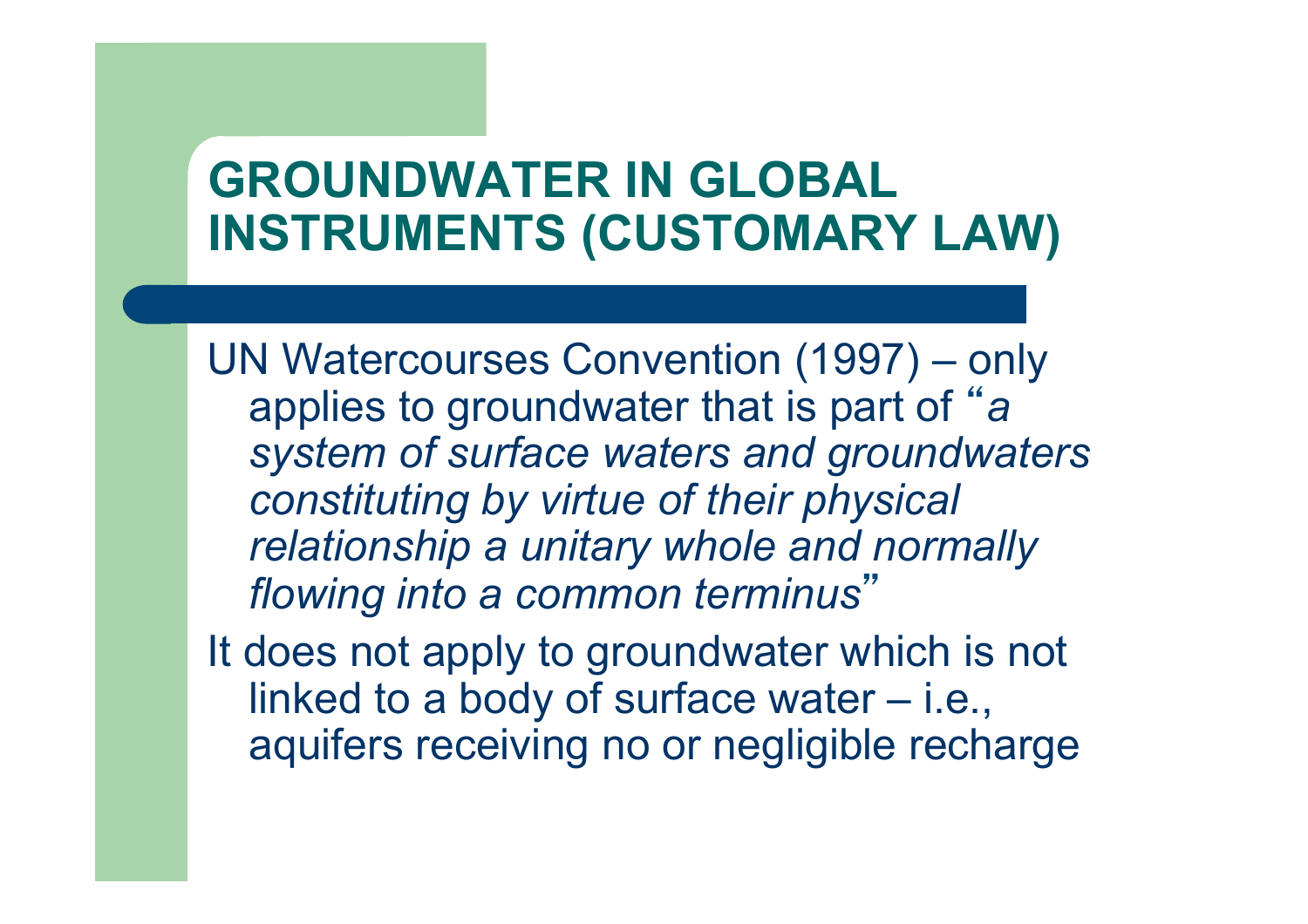### **SCOPE**

- "uses" extraction of groundwater, heat and minerals + storage and disposal in rock matrix
- activities above or close to aquifer (adversely affecting it)
- aquifer + recharge and discharge zones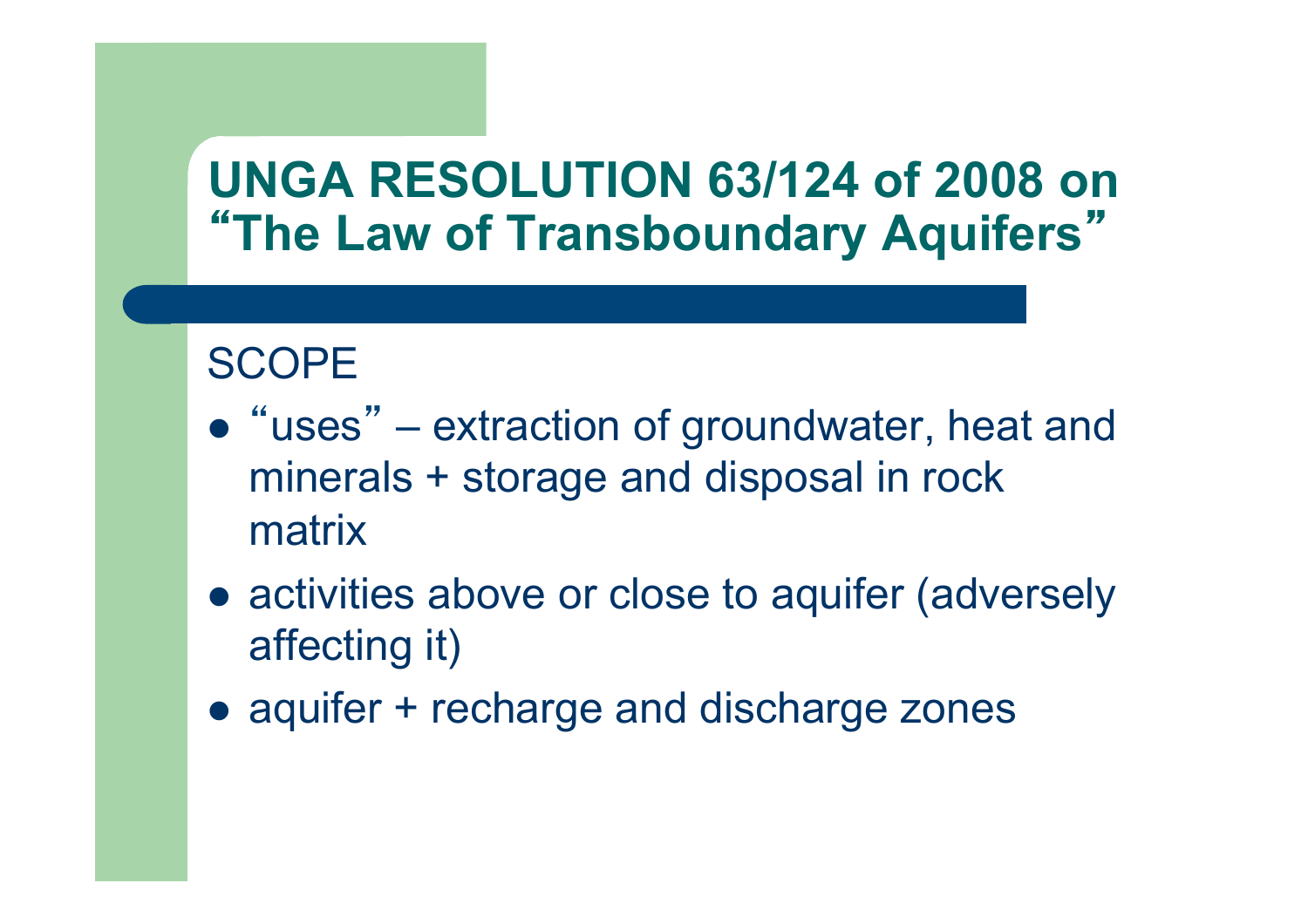### GENERAL PRINCIPLES

- Sovereignty of States qualified
- l Equitable and reasonable utilization qualified
- Obligation not to cause significant transboundary harm – extends to discharge zone
- Obligation to exchange information and data, and to provide timely notification of planned measures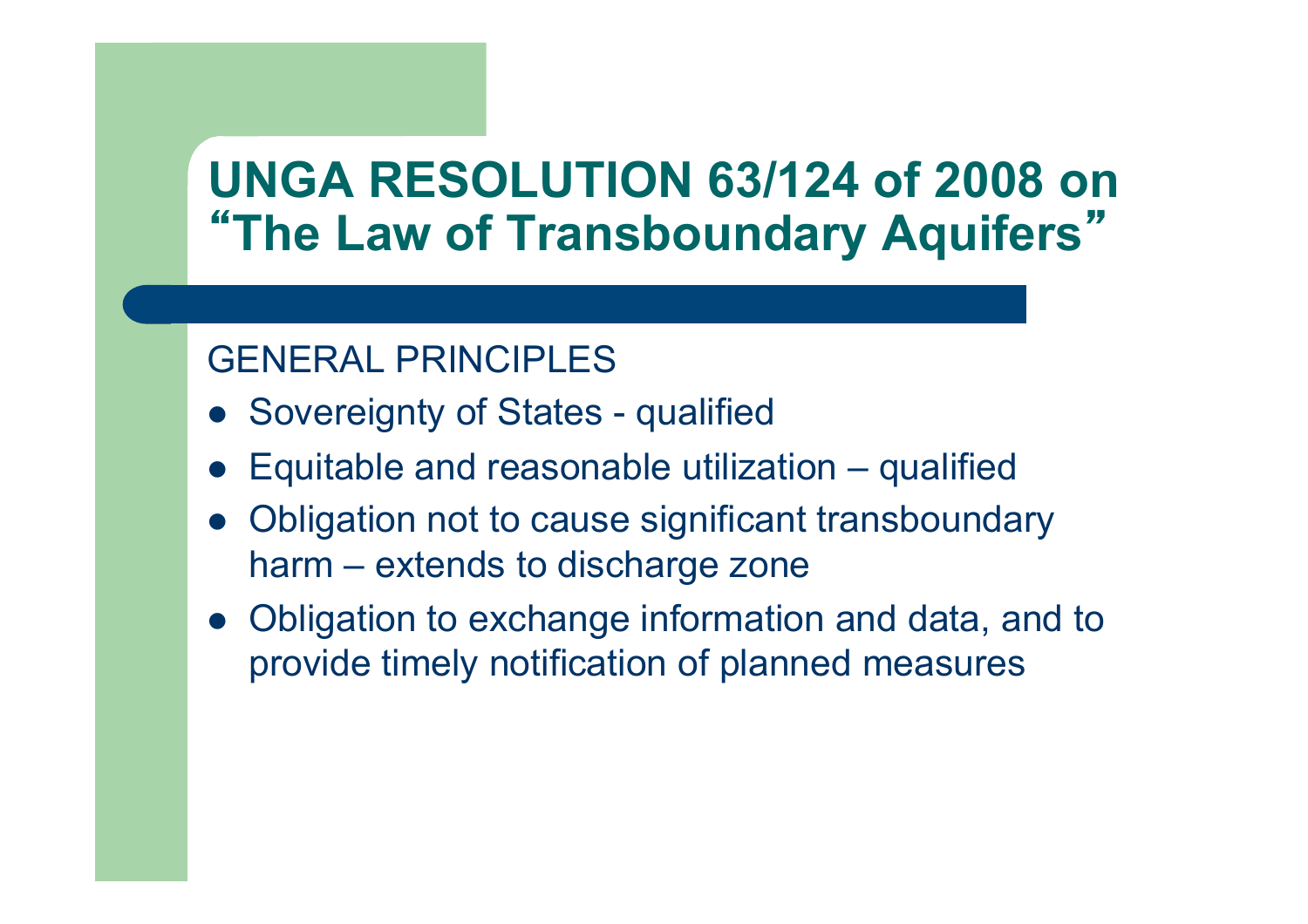### COMPLEMENTARY RULES

- Obligation to protect and preserve aquiferdependent ecosystems (oases, wetlands)
- Obligation to prevent and minimize detriment to *recharge* and *discharge zones (*not included in definition of "aquifer") and to relevant *processes*
- Duty to prevent, control and abate pollution precautionary principle applies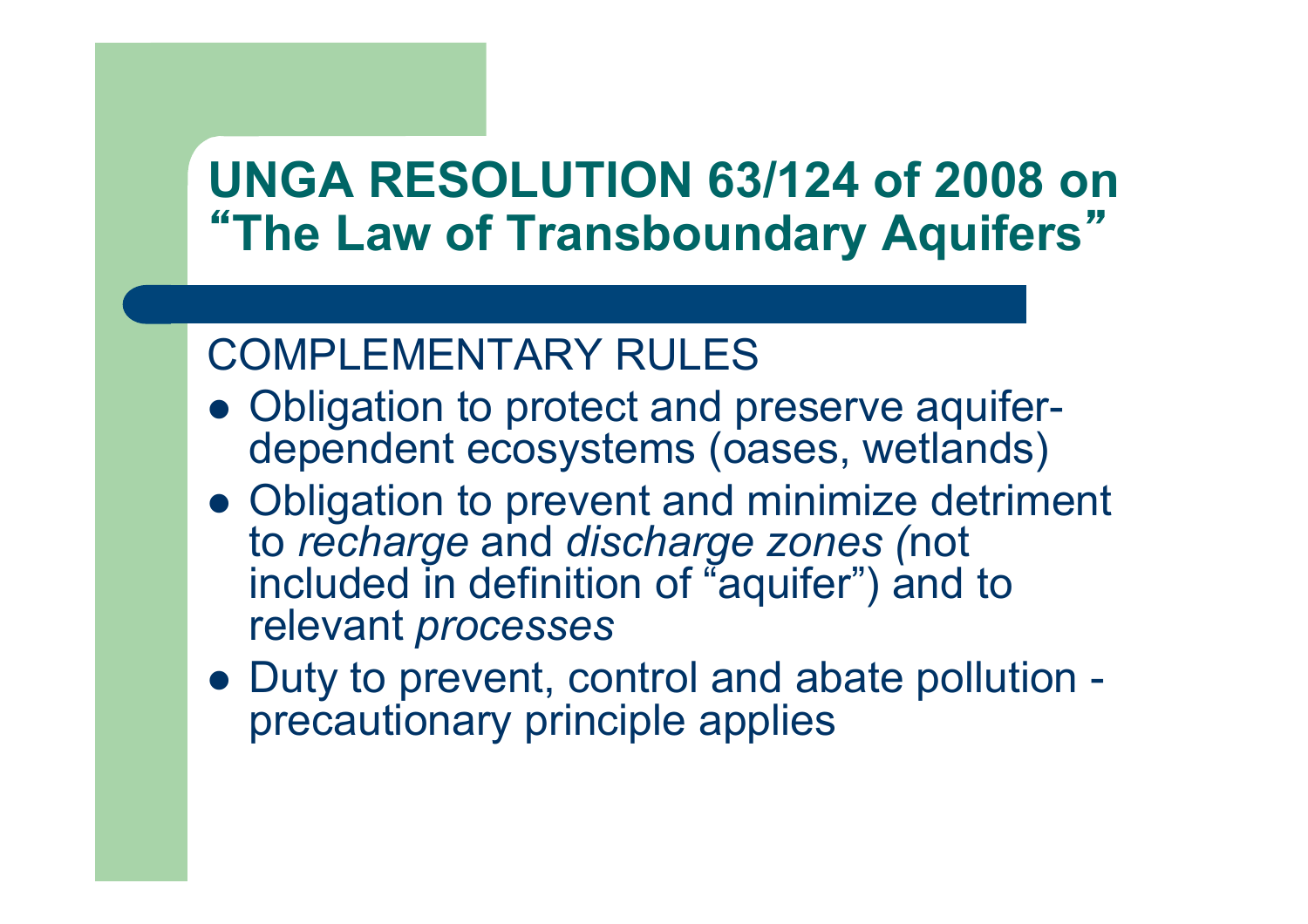### COMPLEMENTARY RULES

- Obligation to undertake regular monitoring
- Duty to aim at maximizing long-term benefits from GW through individual or joint planning of "comprehensive utilization" of GW (complements Equitable Utilization rule)
- Duty to refrain from utilizing a recharging aquifer so as to prevent its functioning (complements Equitable Utilization rule)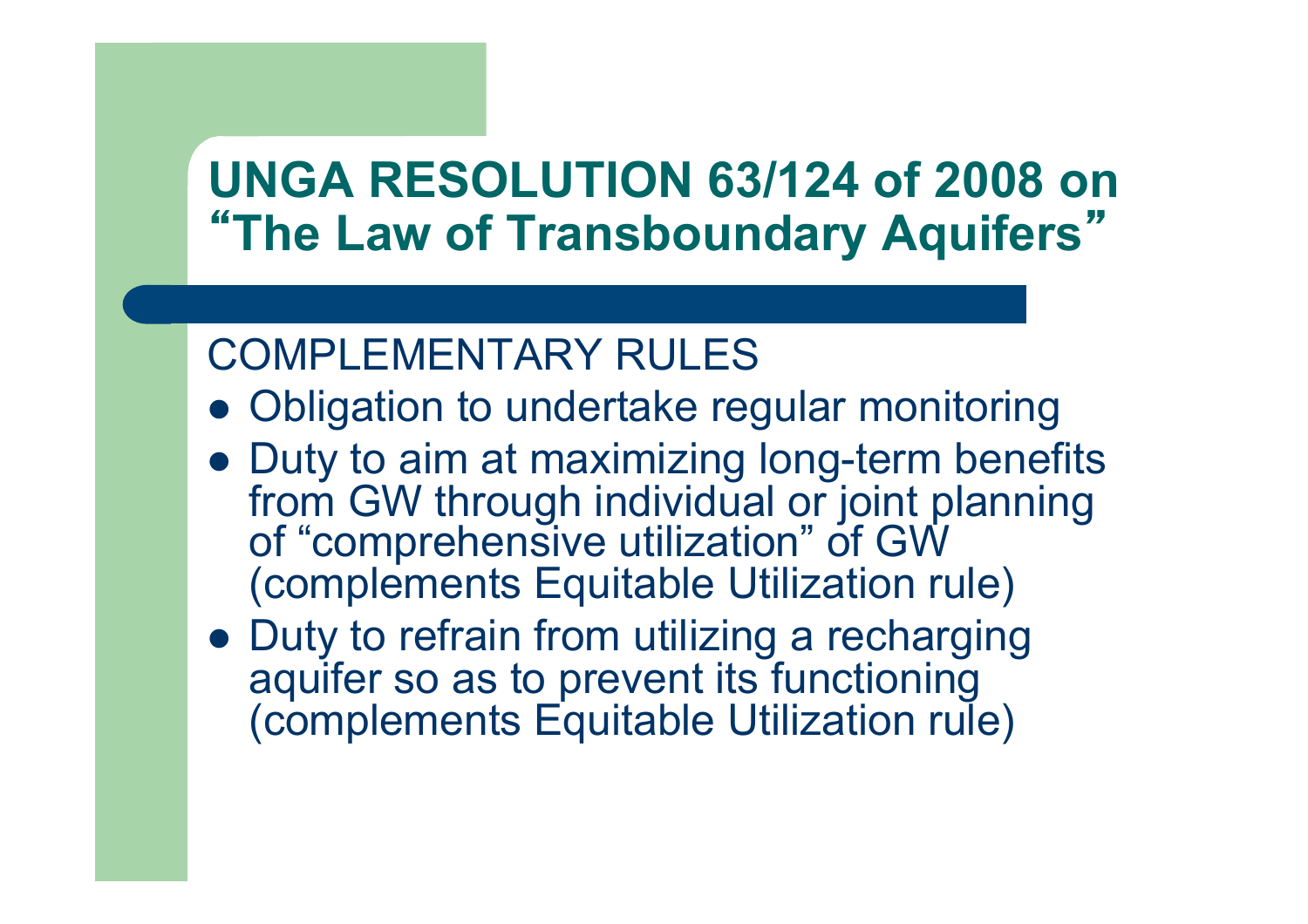## **GROUNDWATER-SPECIFIC TREATIES AND AGREEMENTS**

Very few treaties and agreements dealing exclusively with groundwater, notably:

- Nubian Sandstone Aquifer System (Chad, Egypt, Libya, Sudan - 2000) - data collection and exchange for aquifer modelling, joint institution
- Northwestern Sahara Aquifer System ((Algeria, Libya, Tunisia – 2002, 2007) - joint institution for data collection and exchange and for aquifer modelling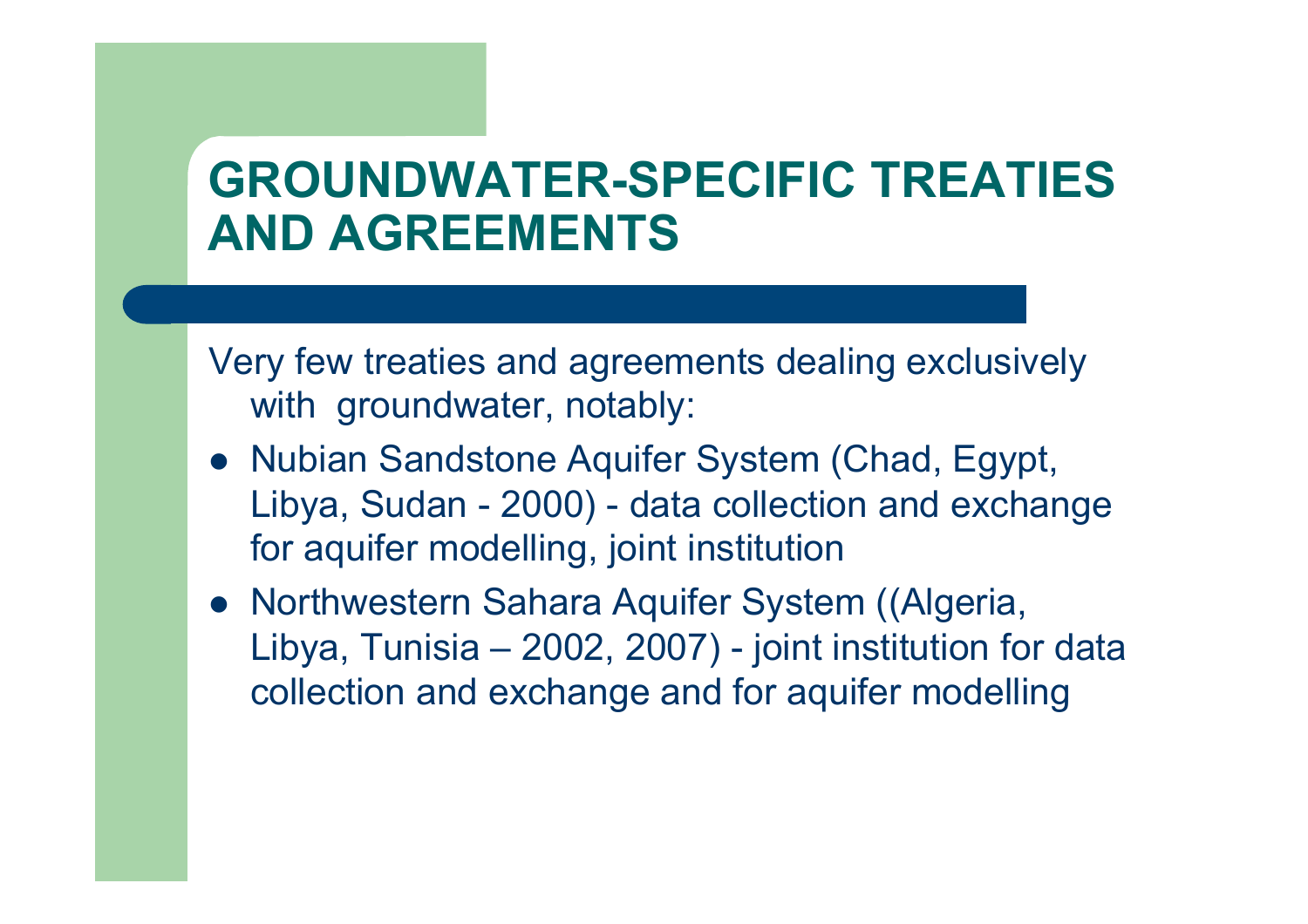## **GROUNDWATER-SPECIFIC TREATIES AND AGREEMENTS**

- Iullemeden Aquifer System (Mali, Niger, Nigeria – draft Agreement 2009) - joint institution + principles
- Genevese Aquifer agreement (France, Switzerland – 1978, replaced in 2007) scope includes planned limitations on extractions, regulated aquifer recharging, pollution control, cost sharing, data collection and exchange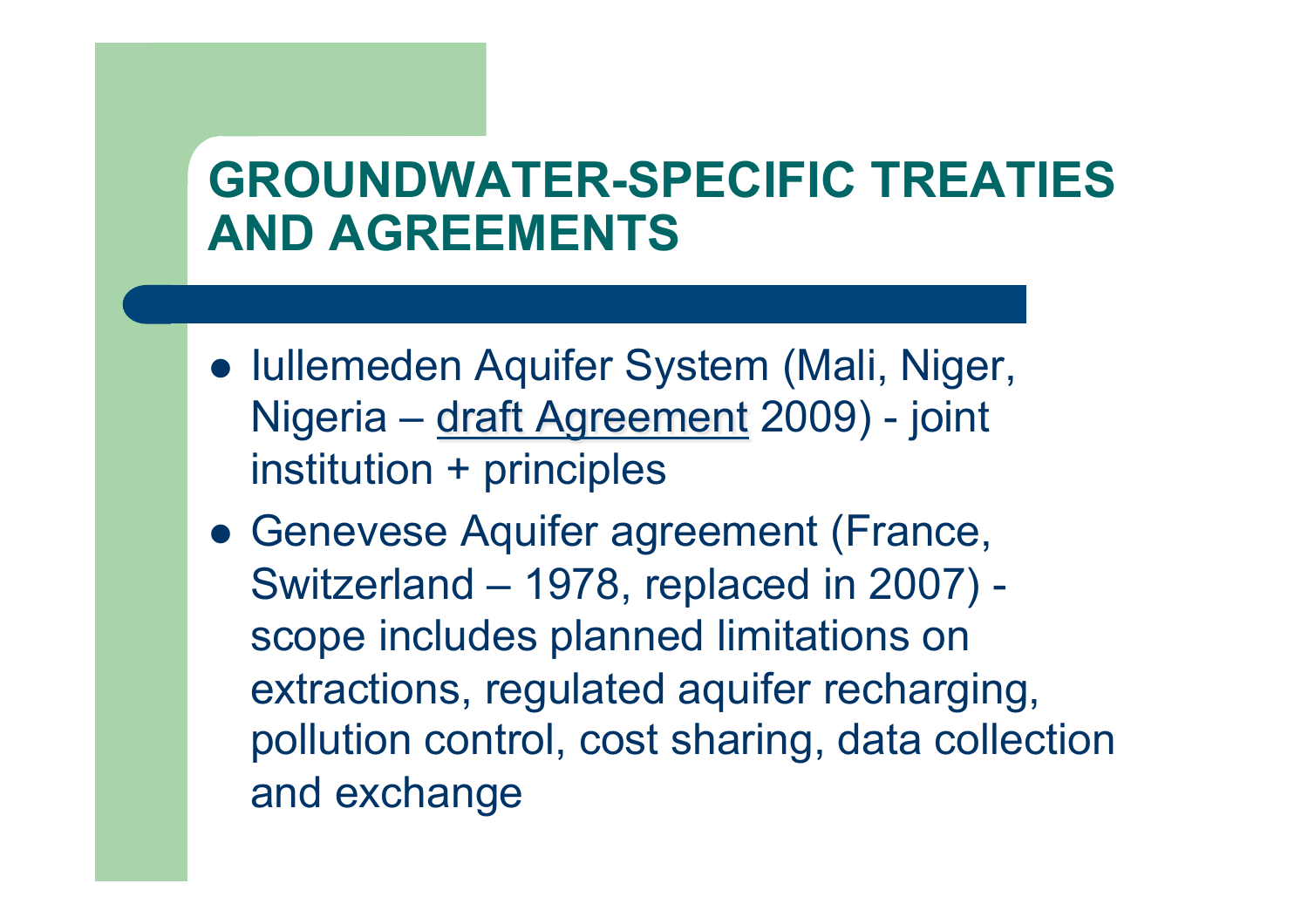## **GROUNDWATER-SPECIFIC TREATIES AND AGREEMENTS**

**• Guarani Aquifer Agreement (Argentina,** Brazil, Paraguay, Uruguay – 2010)

premised on sovereignty rights over national portions of Aquifer, qualified by substantive and procedural obligations (a) of reasonableness and sustainability of use, and (b) not to harm "significantly" other Aquifer States/the environment – Cooperation coordination commission formed under umbrella of River Plate Basin Treaty (1969)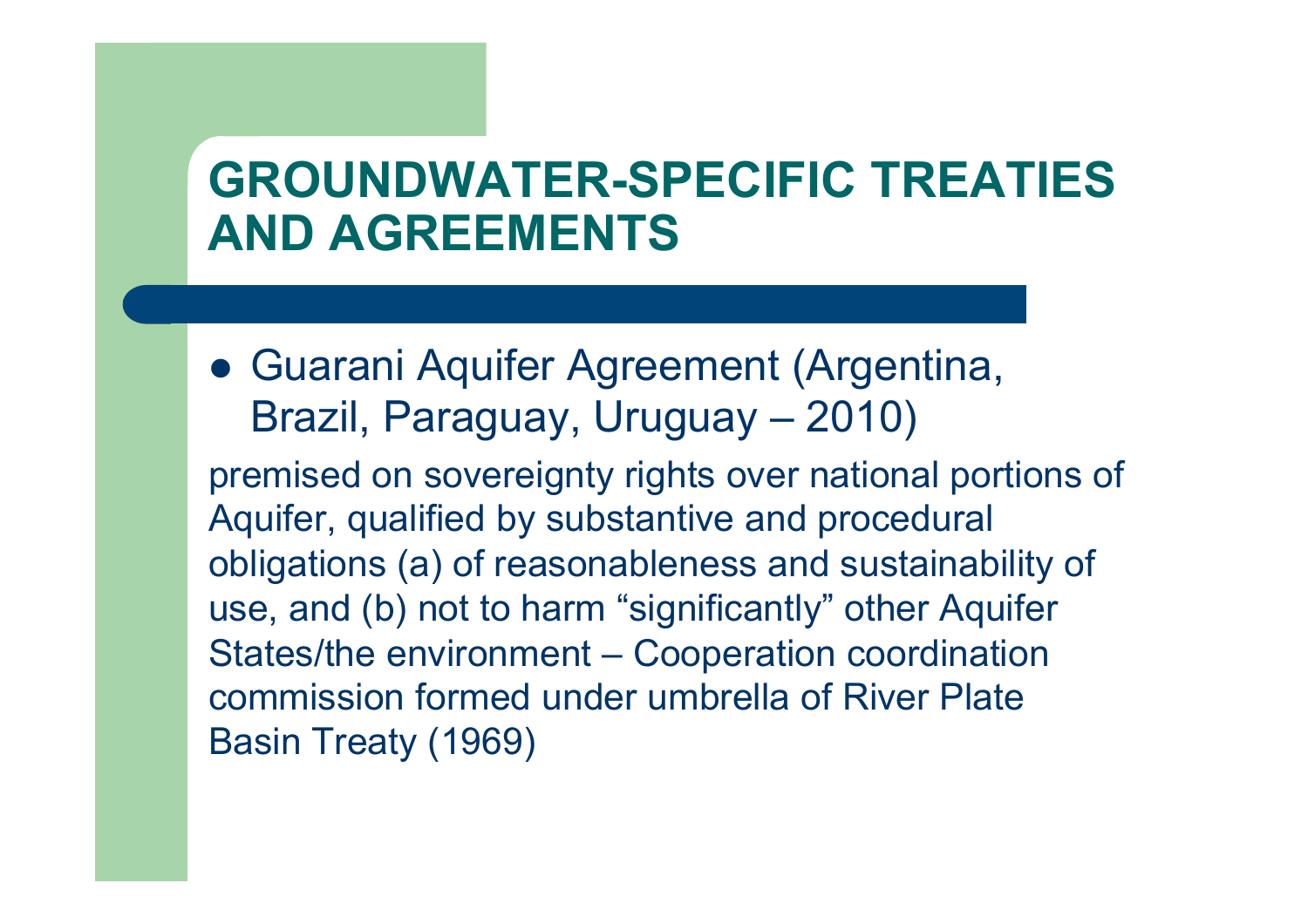## **GROUNDWATER IN RIVER/LAKE TREATIES & AGREEMENTS**

#### Danube River Convention (1994)

lays down obligation to

- enumerate groundwaters subject to long-term protection
- enumerate protection zones of groundwaters which are the sources of drinking water supplies
- l prevent groundwater pollution from, in particular, land-based activities

#### Sava River Basin Agreement (2003)

lays down obligation of sustainable and integrated management of surface and groundwater resources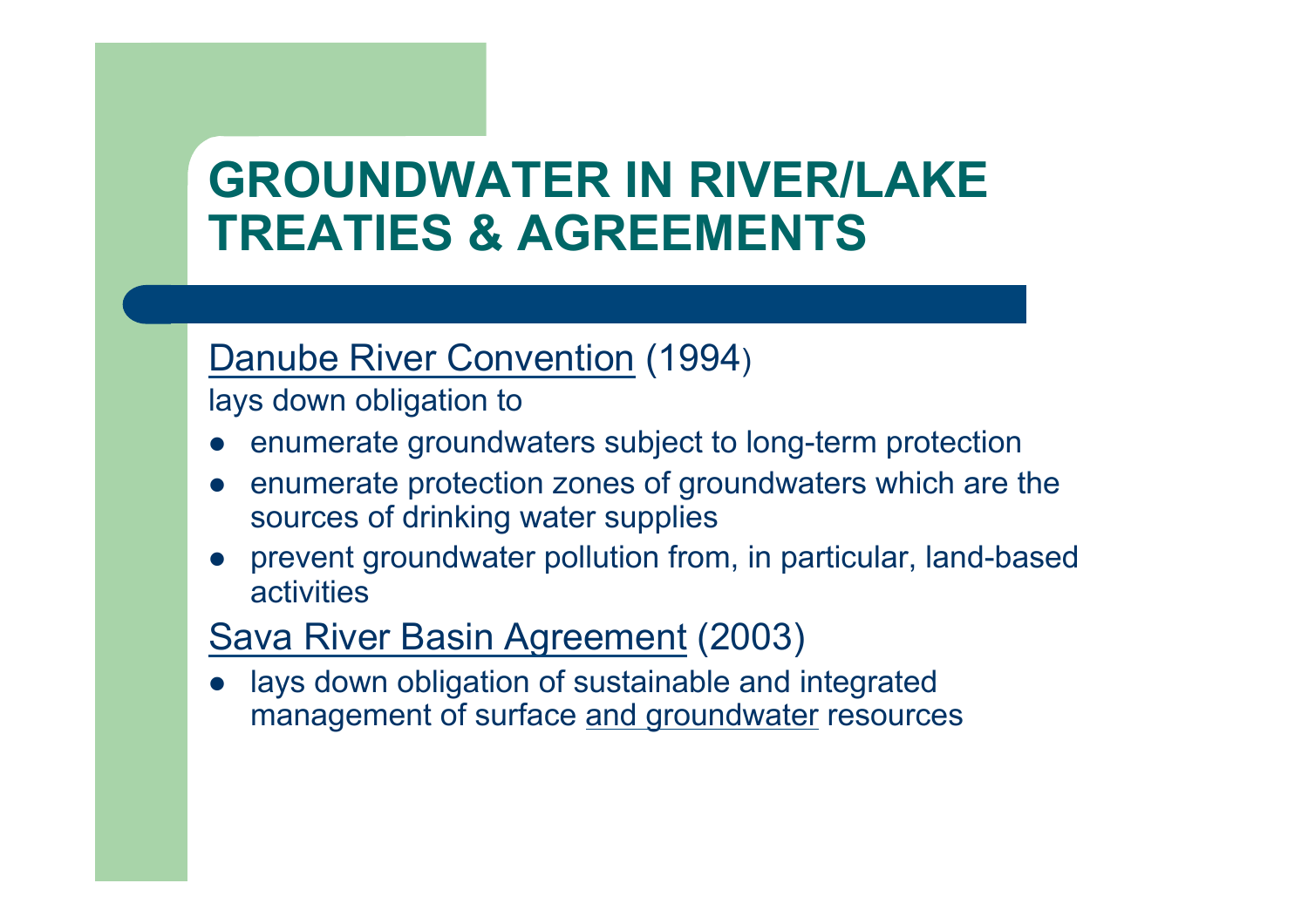# **GROUNDWATER IN OTHER TREATIES**

### Rhine Protection Convention (1999)

• includes within its scope of application "groundwater interacting with the Rhine"

Revised Protocol on Shared Watercourses in the Southern African Development Community (SADC)(2000)

• attracts groundwater connected to surface water within its scope of application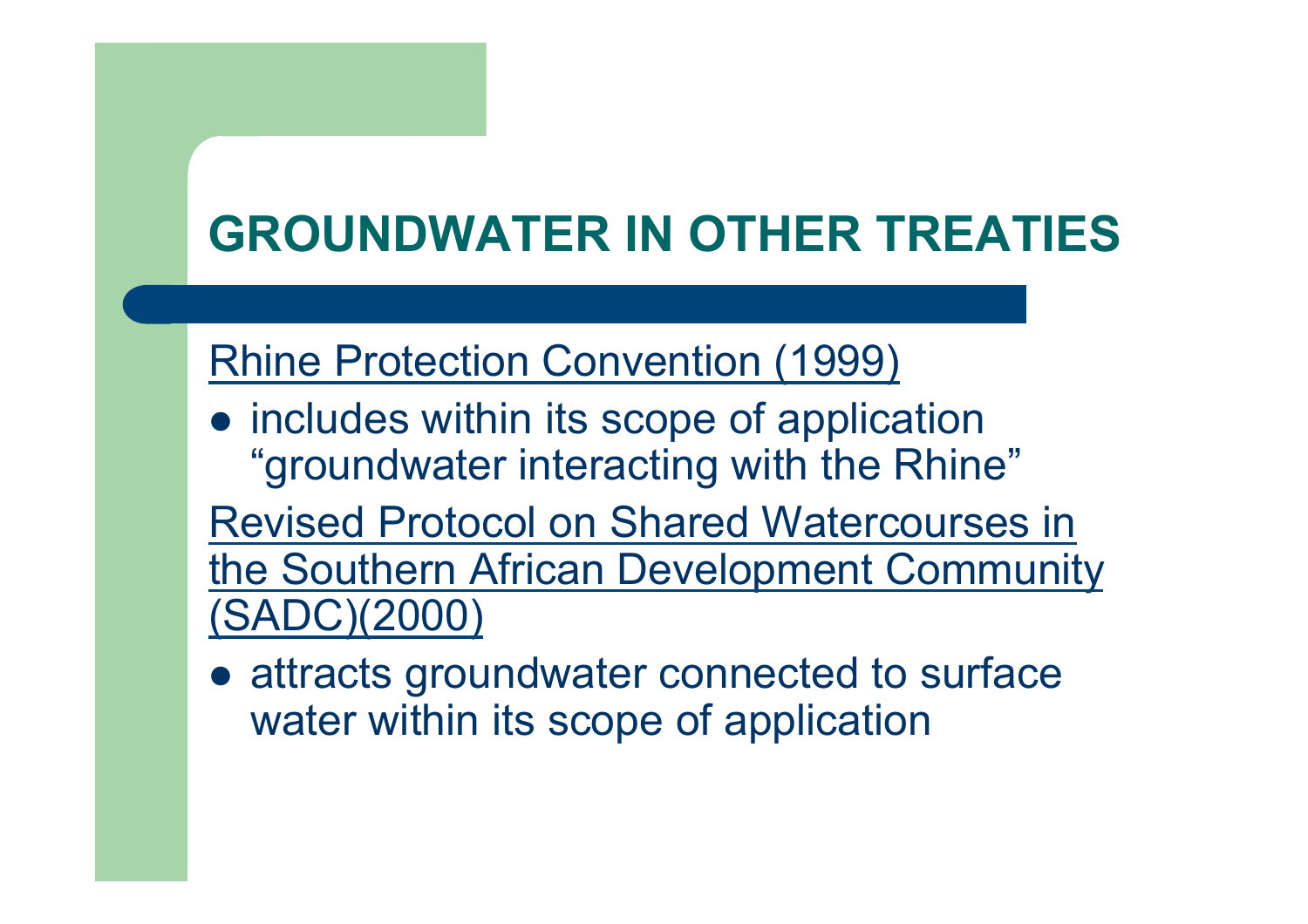## **GROUNDWATER IN OTHER TREATIES**

The Lake Tanganyika Convention (2003) and the Lake Victoria Protocol (2003) attract "groundwaters that flow into the Lake" within their respective scope of application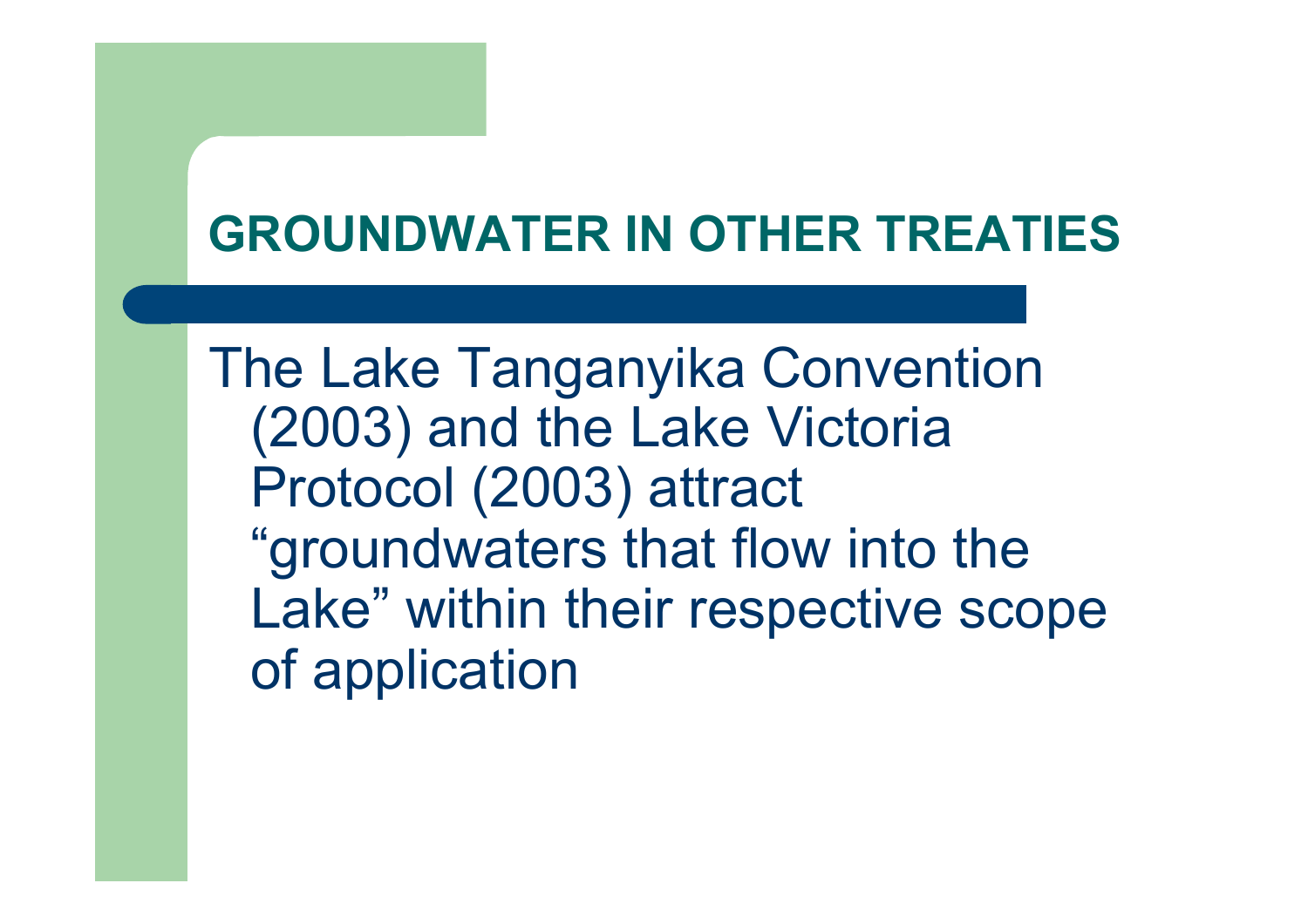# **GROUNDWATER IN OTHER TREATIES**

UNECE Convention on the Protection and Use of Transboundary Watercourses and Lakes (1992)

- attracts all trans-boundary groundwaters within its scope of application
- **.** provides detailed guidance in regard to GW (Model Provisions on trans-boundary groundwaters, adopted by Parties to the Convention (2012))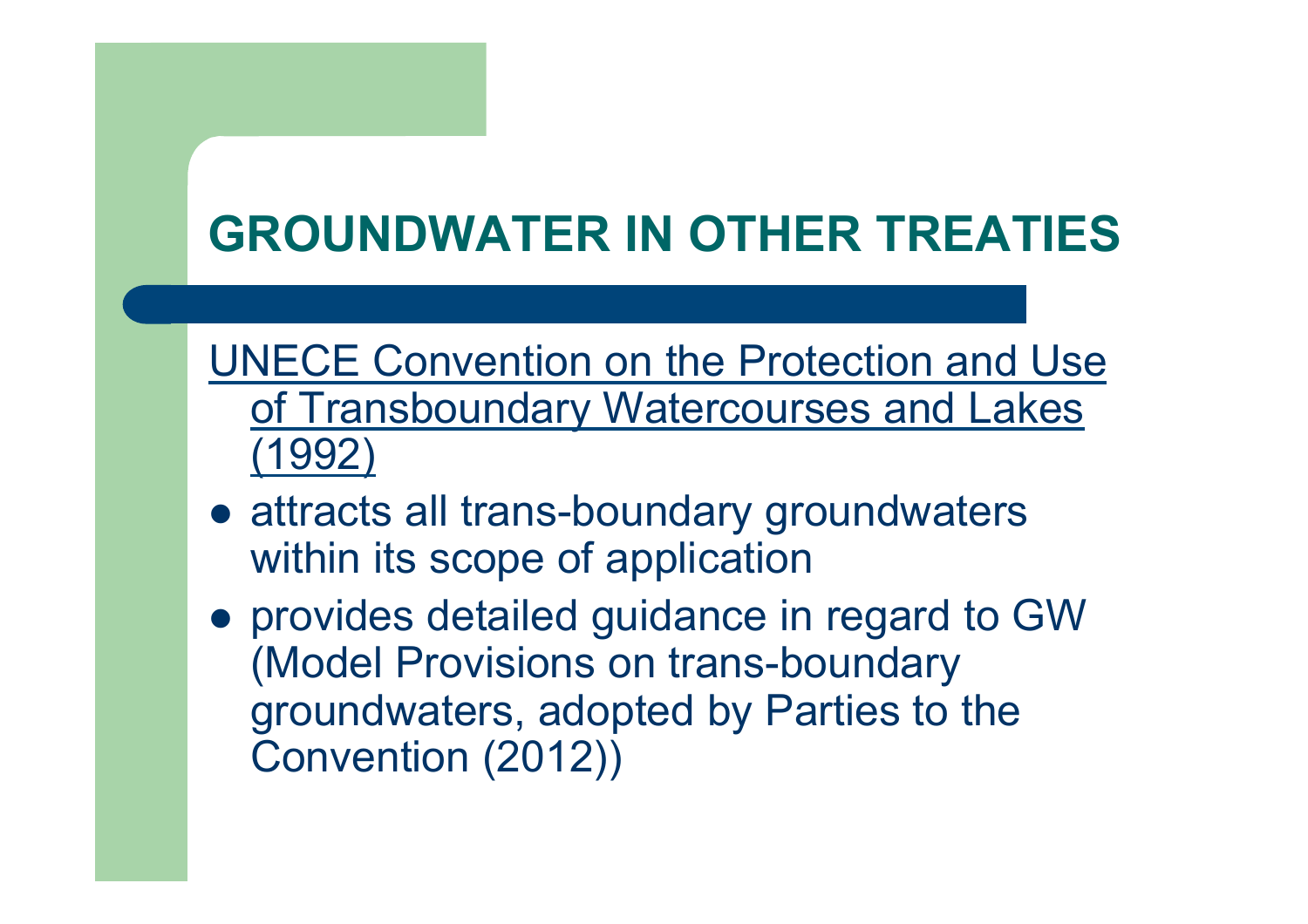## **ISSUES OUTSTANDING (RE: GLOBAL INSTRUMENTS)**

#### **SOVEREIGNTY**

RELATIONSHIP OF UNWCC TO UNILC DRAFT ARTICLES ON TRANSBOUNDARY AQUIFERS

- Areas of "physical" overlap (re: recharging aquifers)
- Eventual form/instrument of Draft Articles consideration of this issue by UNGA remanded twice, in 2011 and again in 2013 (latest Resolution A/68/470 of December 2013 remanding consideration to 2016 session of UNGA)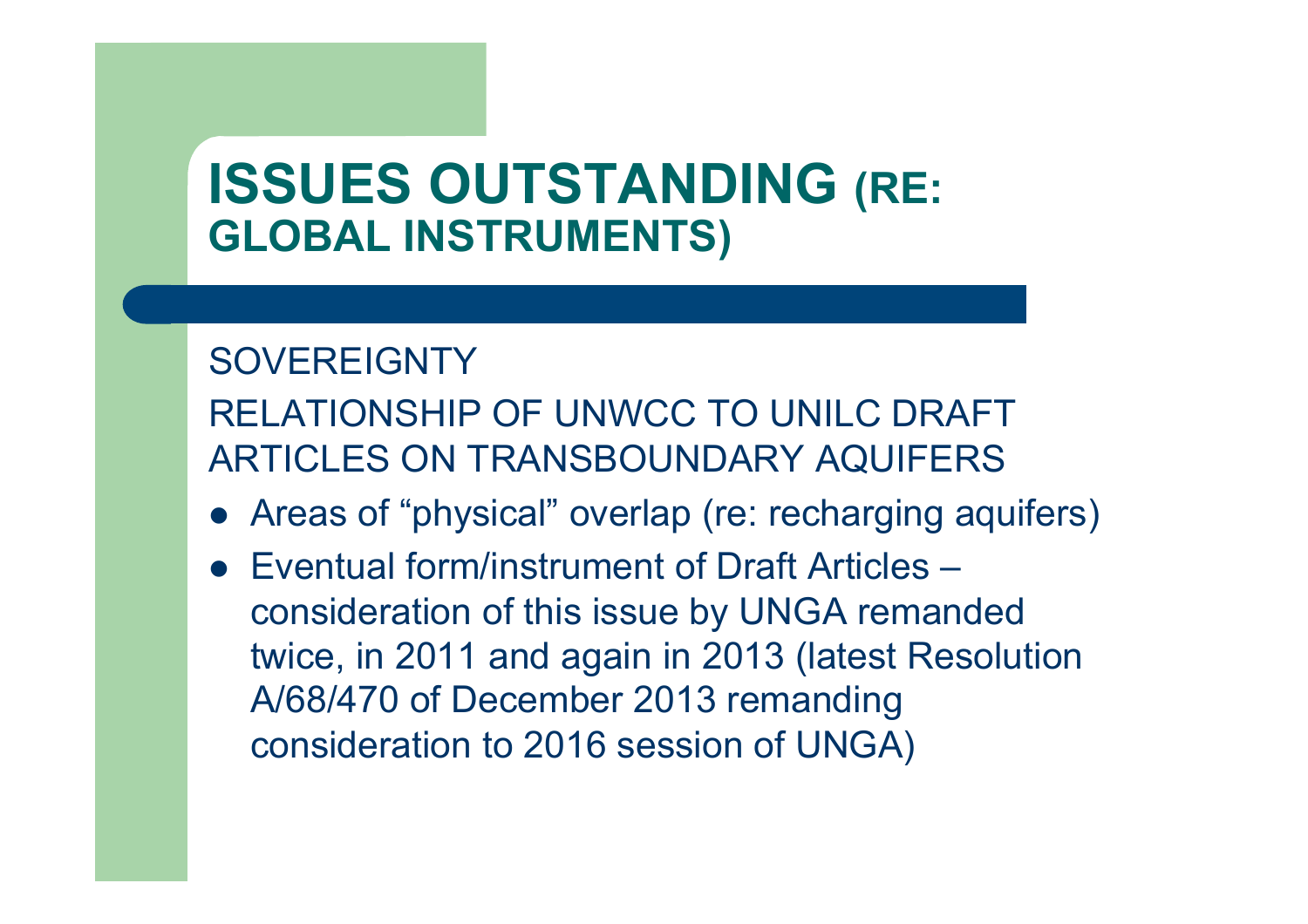# **CONCLUSIONS**

Evidence that transboundary groundwater abstraction and pollution are attracting increasing attention in the practice of States – transboundary aquifers?

Practice is diverse, showing

- inclusion of recharging GW in the scope of mainly SW-oriented treaty-making
- $\bullet$  timid *ouvertures* beyond adherence to general principles/commitments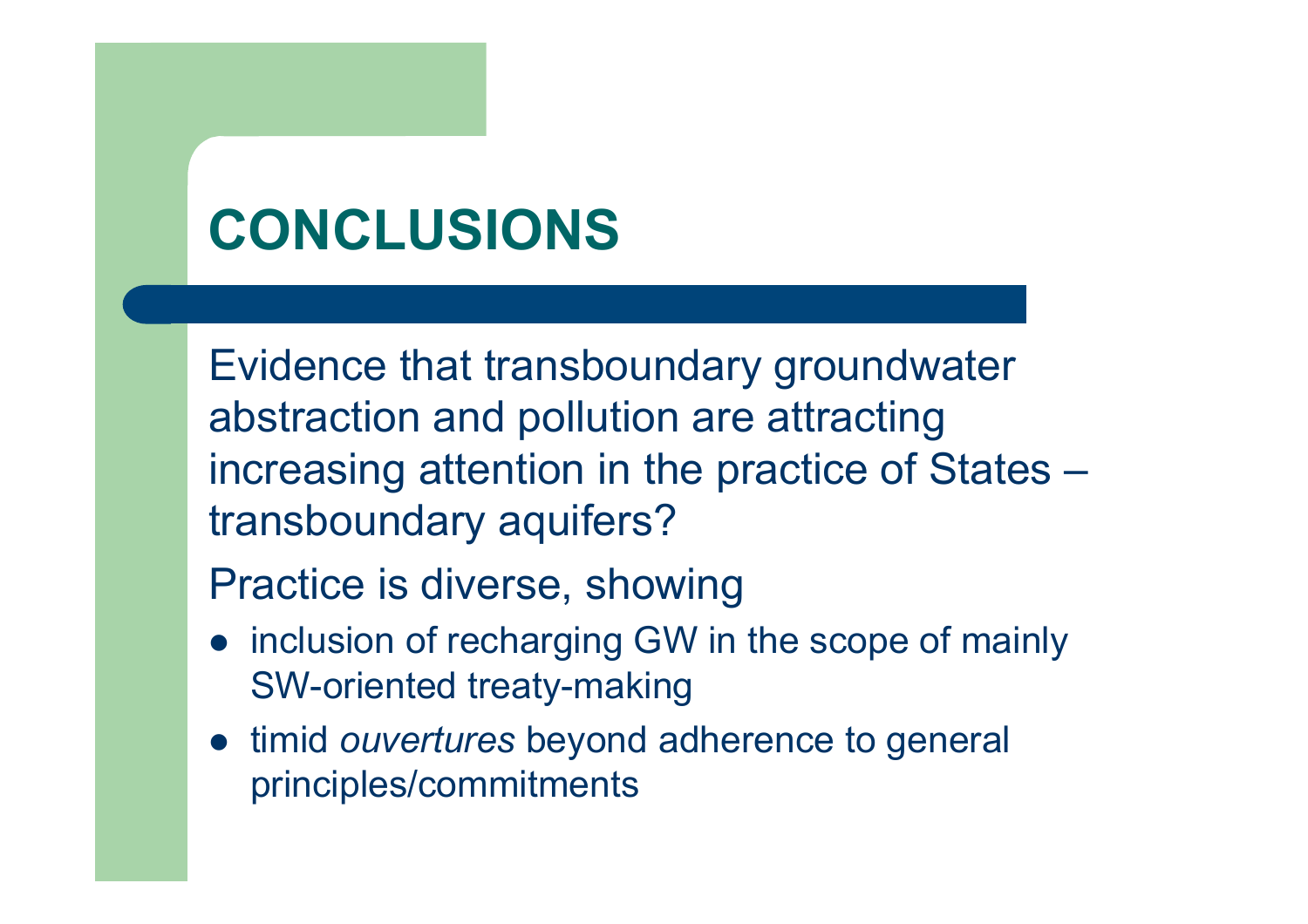# **CONCLUSIONS**

The UNILC Draft Articles hold out best promise for the future of transboundary groundwaters and aquifers treaty negotiations – the sovereignty issue notwithstanding In a regional context, so do the UNECE Model Provisions on Transboundary Groundwaters